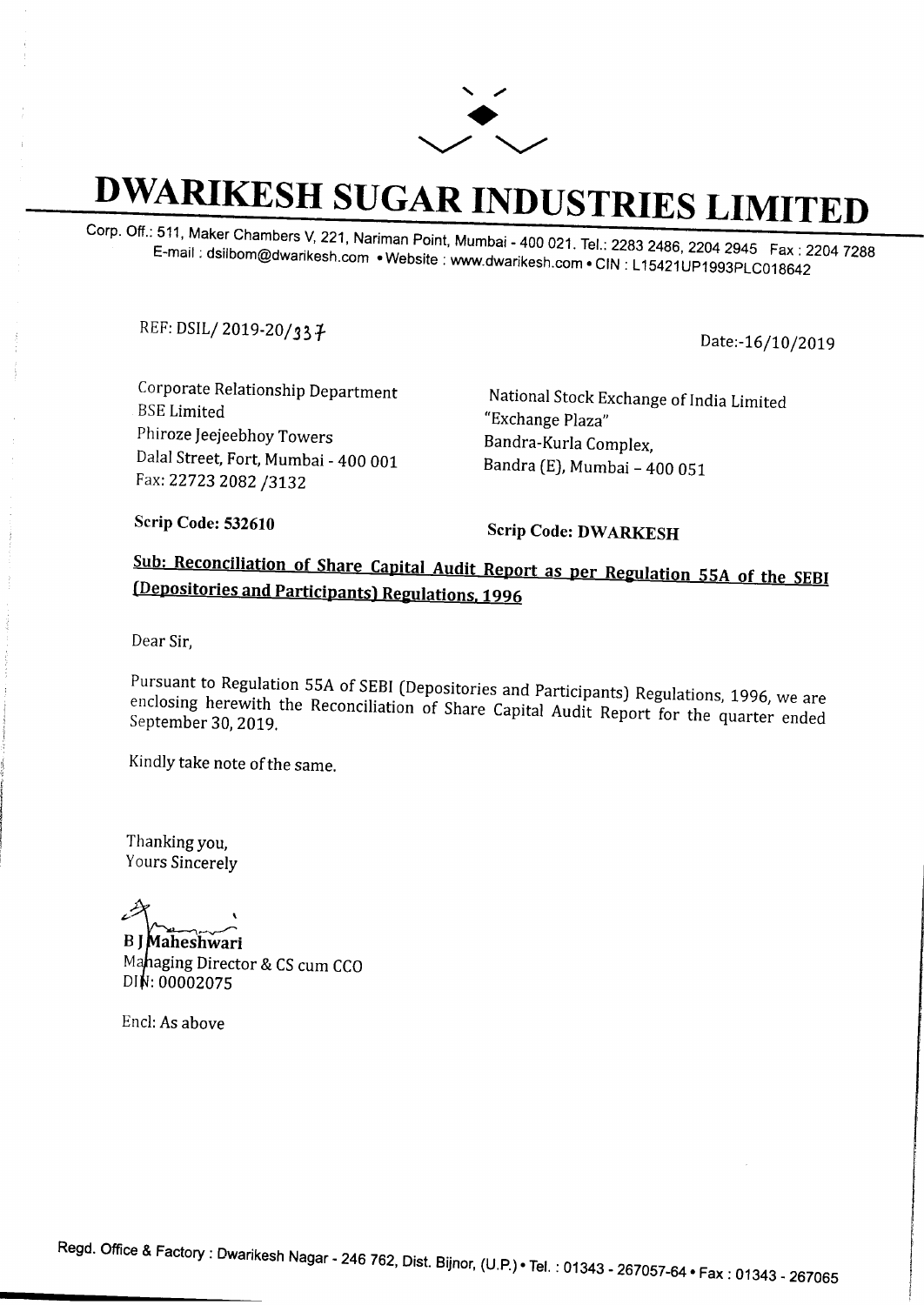## **VKM & ASSOCIATES**

**PRACTISING COMPANY SECRETARIES** 116, Trinity Building, 1st Floor, 227, Dr. C. H. Street, Behind Parsi Dairy, Marine Lines (E), Mumbai - 2. Tel.: 2207 7267 ♦ Fax: 2207 7542 Mob.: 93229 77388 ♦ E-mail : vkmassociates@yahoo.com

## **RECONCILIATION OF SHARE CAPITAL AUDIT** {Regulation 76(1) of SEBI (Depositories and Participants) Regulations, 2018}

| 1. For Quarter Ended         | : $30^{\text{th}}$ September, 2019                    |
|------------------------------|-------------------------------------------------------|
| 2. ISIN                      | : INE366A01041                                        |
| 3. Face Value                | : Rs. 1/-                                             |
| 4. Name of the Company       | : M/s. Dwarikesh Sugar Industries Limited             |
| 5. Registered Office Address | : Dwarikesh Nagar-246 762, Dist. Bijnore,             |
|                              | Uttar Pradesh.                                        |
| 6. Correspondence Address    | : 511, Maker Chambers-V, 221, Nariman Point,          |
|                              | Mumbai - 400 021                                      |
| 7. Telephone & Fax Nos.      | : +91-22-2283 2468 & 2288 0690, Fax: +91-22-2280 8650 |
| 8. Email Address             | : dsilbom@dwarikesh.com                               |

9. Names of the Stock Exchanges where the company's securities are listed: BSE Ltd and National **Stock Exchange of India Ltd** 

| 10. Issued Capital                                                                                  | Number of<br><b>Shares</b><br>188301470 | % of Total<br><b>Issued Capital</b><br>100 % |
|-----------------------------------------------------------------------------------------------------|-----------------------------------------|----------------------------------------------|
| 11. Listed Capital (Exchange-wise)<br>(as per company record)                                       | 188301470                               | 100 %                                        |
| 12. Held in dematerialised form in CDSL.<br>13. Held in dematerialised form in NSDL.<br>14. Physicl | 52743784<br>135299236<br>258450         | 28.01%<br>71.85%<br>0.14%                    |
| 15. Total No. of shares $(12+13+14)$                                                                | 188301470                               | 100 %                                        |

16. Reasons for difference if any, between (10&11), (10&15), (11,15) :- N.A.

17. Certifying the details of changes in share capital during the quarter under consideration as per Table below:

| Particulars* | No. of<br><b>Shares</b> | Applied/<br><b>Not</b><br><b>Applied</b><br>for listing | Listed on<br><b>Stock</b><br><b>Exchanges</b><br>(Specify)<br>Names) | Whether<br>intimated<br>to CDSL | Whether<br>intimated<br>to NSDL | In-prin appr.<br><b>Pending for</b><br><b>SE</b> (Specify<br>Names) |
|--------------|-------------------------|---------------------------------------------------------|----------------------------------------------------------------------|---------------------------------|---------------------------------|---------------------------------------------------------------------|
| Nil          | Nil                     | Nil                                                     | Nil                                                                  | Nil                             | Nil                             | Nil                                                                 |

\*Rights, Bonus, Preferential Issue, ESOPS, Amalgamation, Conversion, Buyback, Capital Reduction, Forfeiture, Any other (to specify)

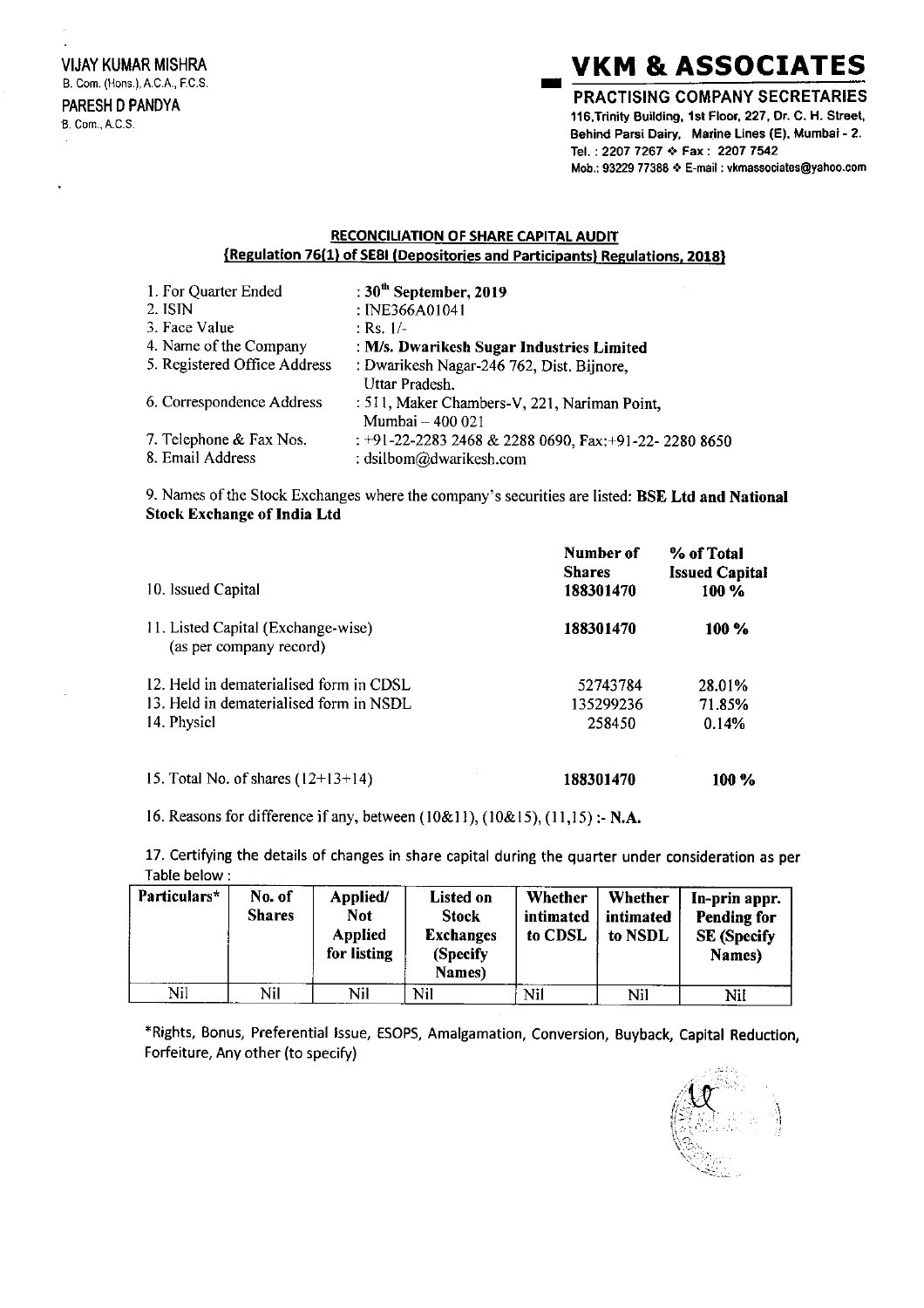18. Register of Members is updated (Yes / No) If not, updated upto which date YES

19. Reference of previous quarter with regards to excess dematerialized shares, if any. N.A.

20. Has the company resolved the matter mentioned in point no. 19 above in the current quarter? If not reason why? N.A.

21. The total no. of request, if any, confirmed after 21 days and the total no. of requests pending beyond 21 days with the reason for delaY:

| Total No. of demat requests   | No.<br>requests |  |     | of   No. of shares   Reasons for delay |  |
|-------------------------------|-----------------|--|-----|----------------------------------------|--|
|                               | Nil             |  | Nil | Nil                                    |  |
| Confirmed after 21 days       | Nil             |  | Nil | Nil                                    |  |
| pending for more than 21 days |                 |  |     |                                        |  |

22. Name, Telephone & Fax No. of the Compliance Officer of the Co

Name: Mr. B. J. Maheshwari Designation: MD & CS cum Cco Membership No.: 2234 Telephone No, +91-22-2283 2468 Fax No:  $+91-22-22808650$ Email ld:bjmaheshwari@dwarikesh.com

23. Name, Address, Tel. & Fax No., Regn. No. of the Auditor:

CA/CS: Company Secretary Name of Certifying Auditor: Vijay Kumar Mishra Address: 116, Trinity Co-op. Hsg. Soc., 227, Dr. C.H. Street, Marine Lines (East), Mumbai- 400 002 Contact No :+91-22-2207 7267 Fax No: +91-22-2207 7542 Membership No: F-5023 Firm Registration number of audit firm: Name of firm: VKM & Associates COP No : 4279

U. I